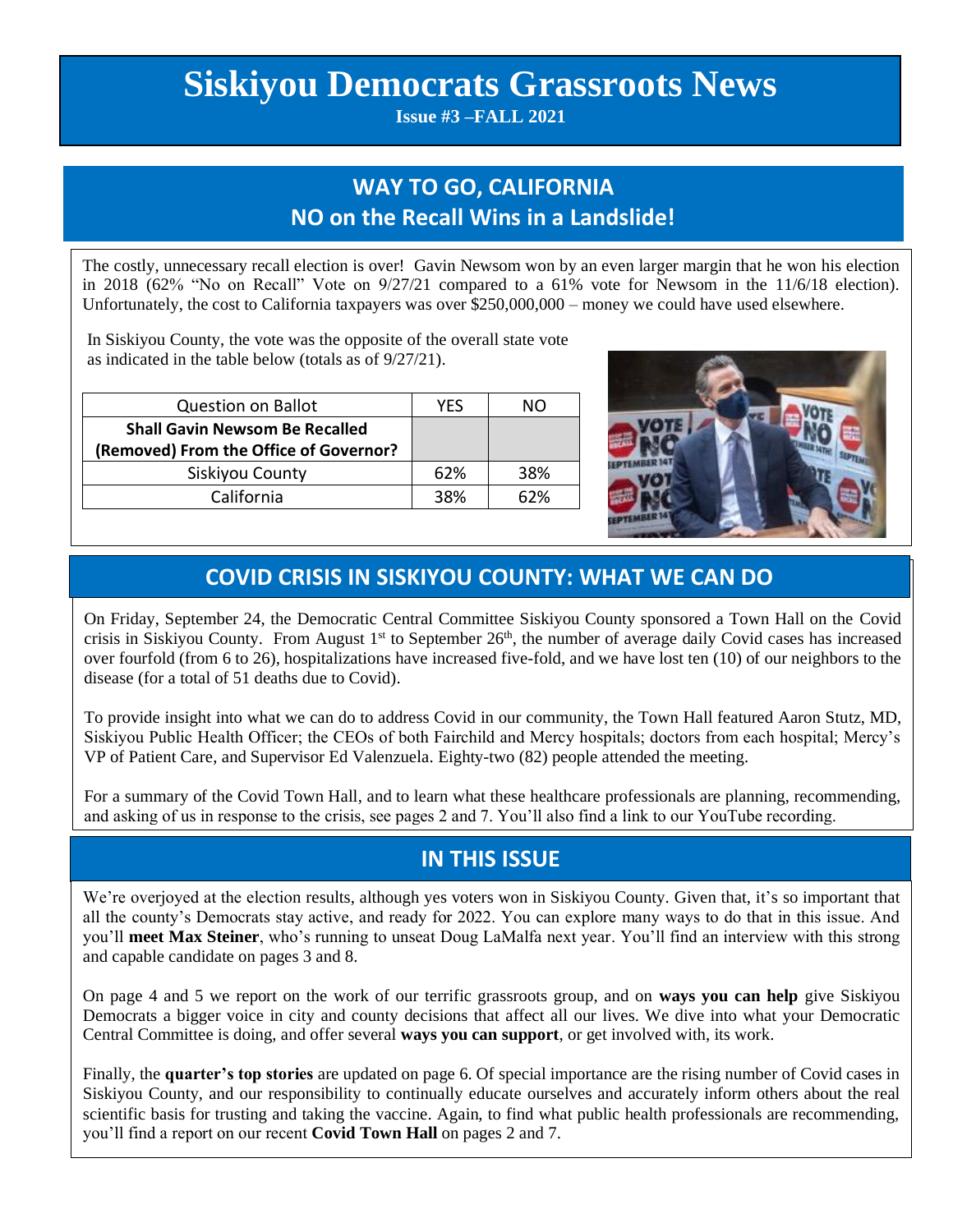# **COVID Crisis Devastates Siskiyou County By Abigail Van Alyn**

"On September 13, 2021, Fairchild went to a status of Crisis Care [due to Covid illness]. One nurse worked 100 hours last week, another worked twelve out of fourteen days. We're experiencing the trauma of losing patients. We're short-staffed, and we are exhausted." *Jonathan Andrus, CEO, Fairchild Medical Center*

"In twenty-six years of working in Siskiyou county, I have never seen anything like this before. We can't go on like this. With 26,000 people in this county still unvaccinated, it's terrifying." *Dr. Sean Malee, MD, cardio-pulmonary physician, Mercy Hospital*

"We're on social media, I'm doing vaccination information talks wherever I can. Now it's up to the community to stop spreading misinformation and persuade their neighbors to get vaccinated, wear masks, stay away from large gatherings. We're doing all we can. It's in your hands now." *Aaron Stutz, MD, Public Health Officer, Siskiyou County*

The Democratic Central Committee's Town Hall on Covid, September 24, drew 155 registrants, eighty-two of whom made it to the event. What we thought would be primarily an informational event turned out to be a cry for help, and a plea for recognition of the heroic efforts being made by our healthcare providers as Covid ravages our community. With extraordinary patience, restraint, and understanding the panel of doctors, nurses, and administrators told story after story of the generosity, commitment, love, and care our nurses, doctors, and hospital staff are giving 24/7 to manage an entirely preventable crisis in our community.



*The Town Hall began with a presentation of data from Public Health Officer Dr. Aaron Stutz. Here's one of several graphs he showed us, giving a stark picture of the crisis we're in.* 

*Our Covid cases (in blue) begin to rise dramatically around August 20, 2021 and increase throughout September. It was obvious to many of us that this shows the aftermath of the mask-optional, superspreader County Fair.*

*Green line shows hospitalizations. Purple area at bottom shows ICU use.*

Asked why the county health department hadn't acted earlier to help prevent the spread last spring, Dr. Stutz said the department was blind-sided by people's hesitation or refusal to get the vaccine. "We thought people would be eager to get the vaccine. We could not have imagined how much misinformation there would be."

Hospital CEOs Jonathan Andrus (Fairchild) and Rodger Page (Mercy) followed with the dire situation they face in staffing and procurement of vital materials, including oxygen. There's a national nursing shortage, which leads to small rural hospitals' inability to staff properly or to transfer critically ill patients to larger urban hospitals. There are only 8 ICU beds in the county. At Fairchild, the number of ICU beds was increased from 4 to 12 based on this Covid emergency. Both hospitals have called on the state government for help. And each is losing substantial revenue. Joining the docs, the CEOs pled with the community to get vaccinated, or if you can't, to wear masks, wash hands, avoid crowds, and protect the community from the delta spread.

They were followed by the doctors and Mercy's Patient Care VP, nurse Elizabeth Pulatie, who gave grim accounts of what all of them, as well as staff, face daily and hourly, especially as the deadly delta variant transmits the disease at a far greater rate than before. They hold the hands of young people dying unnecessarily, watch ERs overflow with very sick patients, children lose their parents, and staff burn out. Dr. Moudy Youssef of Mercy Hospital said he'd been asked, "why get vaccinated if I can still get Covid?" He has a simple answer: "Because you won't have severe infection or find yourself on life-support." *(continued on page 6)*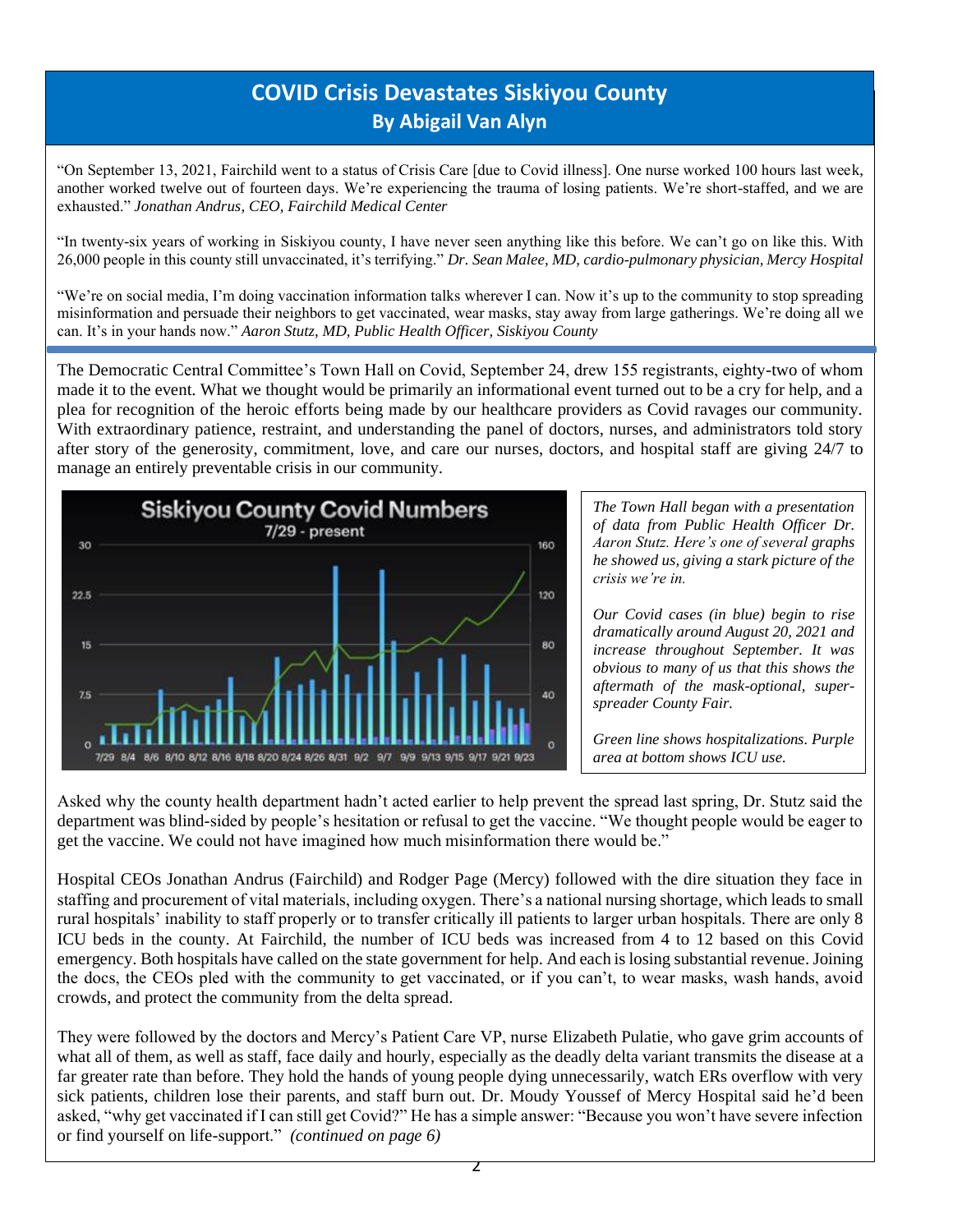### **STANDING UP FOR US ALL:**

**An Interview with Max Steiner, Candidate for Congressional District 1 By Abigail Van Alyn**

On Labor Day, Max Steiner took an hour off from campaigning at Shasta County's annual picnic, to sit under a tree and talk with the News about what matters most to him—a healthy, vibrant, economically successful CA-District 1, and a federal government whose mission is to "stand up for the powerless." In the big picture, he's running to help sustain a government that upholds the core principles of democracy, which he's spent his adult life nurturing and defending.

Max grew up in Sacramento, in a family with deep roots in California's Central Valley. After attending public schools there, he went on to study economics at Cal Berkeley, at the same time committing to active duty in the military. He served two tours in Iraq, then graduated from Cal *magna cum laude*, then joined the State Department. There he completed several overseas assignments, including implementing agriculture trade policy in Honduras and Guatemala. After that he worked with the United Nations on international food security. These experiences inspired him to join the Rand Corporation as a PhD candidate in economic Policy Analysis. Because Rand is strictly non-partisan, Max will be leaving the program on October  $1<sup>st</sup>$ , with a Master's degree and a plan to complete his PhD "somewhere down the road."

But Congress comes first, and he has a clear plan to get there. In the policy arena, he places himself squarely in the middle, a dedicated moderate whose positions are rooted in economics. He applies these principles to CA-D1's major concerns—forests, water, and agriculture. In all these areas, he works hard to balance environmental interests with economic viability and sustainability. For instance, in agriculture he feels the federal government should support efforts in sustainable farming and ranching, while not "trying to change the way of life" for traditional farmers and ranchers. "I want to be a responsible representative for everybody, and if you're a farmer, you will be represented by me in D.C." Overall, he meets the people of CA-D1 where they are, and wants above all to represent everyone regardless of party. He is fully committed to making the district successful and its resources sustainable. *(continued on page 8)*



*At left, Max in Iraq during one of his two tours there.* 

*At right, with his wife, Nika Ip, on a trip to Shasta Caverns.*





*At left, Max, his dad, and his younger sister visit Yosemite.*

*At right, Nika and Max in a romantic moment on their wedding day in 2016.*

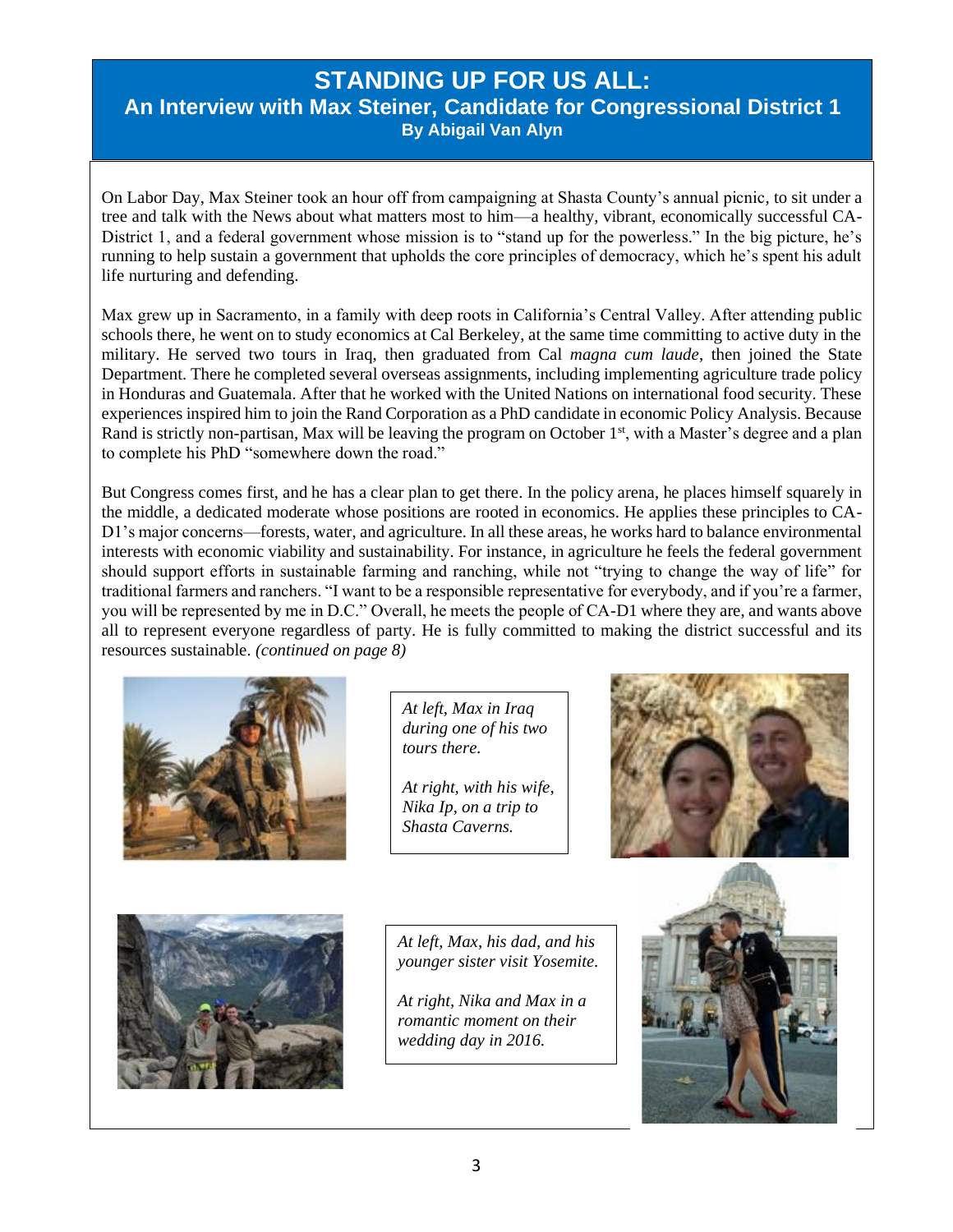### **Siskiyou Writers Alliance By Tom Laurent**

Siskiyou County Democrats are part of the Writers Alliance that Barbara Smith started in Placer County. I'm the Siskiyou Democrats' representative with this group. Its purpose is to help Democrats across CA-District 1 organize Letter to the Editor writing by offering editing services if needed, and helping to spread the word out of each county using their Facebook site. Our current Letter to the Editor campaign is part of this effort.

We approached then-Editor Skye Kinkade at the Siskiyou Daily News, suggesting that in addition we should have a weekly column in the paper to counter the conservative political commentary by weekly columnist Liz Bowen. She readily agreed. Our first column was published on August 4, 2021. This column utilizes four writers: Madeleine Ayres, Lisa Frost, Gail Domanski and Tom Laurent. Our goal is to be informative rather than write attack pieces. We welcome your support and suggestions for future columns. Thanks!

### **We Need Siskiyou Democrats to Run for Office!**

One of the goals of our Siskiyou Grassroots Democrats is to develop candidates to run at all levels of government. We're looking for individuals who might be interested. And we'll provide them information on how to run.

Key local offices up for election in 2022 include City Councils, School Boards, Community Services Councils, Board of Supervisors (Weed and Scott Valley Areas), and countywide offices (e.g. Sheriff, District Attorney, County Clerk).

Although the local offices are non-partisan, we did an analysis of party affiliation for the key elected positions (see table below). We found that 52% of the positions are held by Republicans, while only 40% of registered voters in Siskiyou County are Republican. By contrast, 22.5% of the elected officials are Democrats, while we represent 30% of the registered voters. We are working to change this inequity.

| Please let us know of anyone who might be interested in running for office by sending an email to: |
|----------------------------------------------------------------------------------------------------|
| siskiyoudems@gmail.com. We will contact them!                                                      |

| <b>Party Affiliation:</b><br><b>Siskiyou Elected Officials</b> | Number of<br><b>Elected Officials</b> | % of Elected<br><b>Officials</b> | % of Siskiyou Voters<br>by Party |
|----------------------------------------------------------------|---------------------------------------|----------------------------------|----------------------------------|
| <b>Republicans</b>                                             | 90                                    | 52.0%                            | 40%                              |
| <b>NPP</b>                                                     | 41                                    | 23.7%                            | 26%                              |
| <b>Democrats</b>                                               | 39                                    | 22.5%                            | 30%                              |
| Libertarian                                                    | 3                                     | 1.8%                             | $1\%$                            |
| <b>Other</b>                                                   | $\overline{0}$                        | $0\%$                            | 3%                               |
| <b>Total</b>                                                   | 173                                   | 100%                             | 100%                             |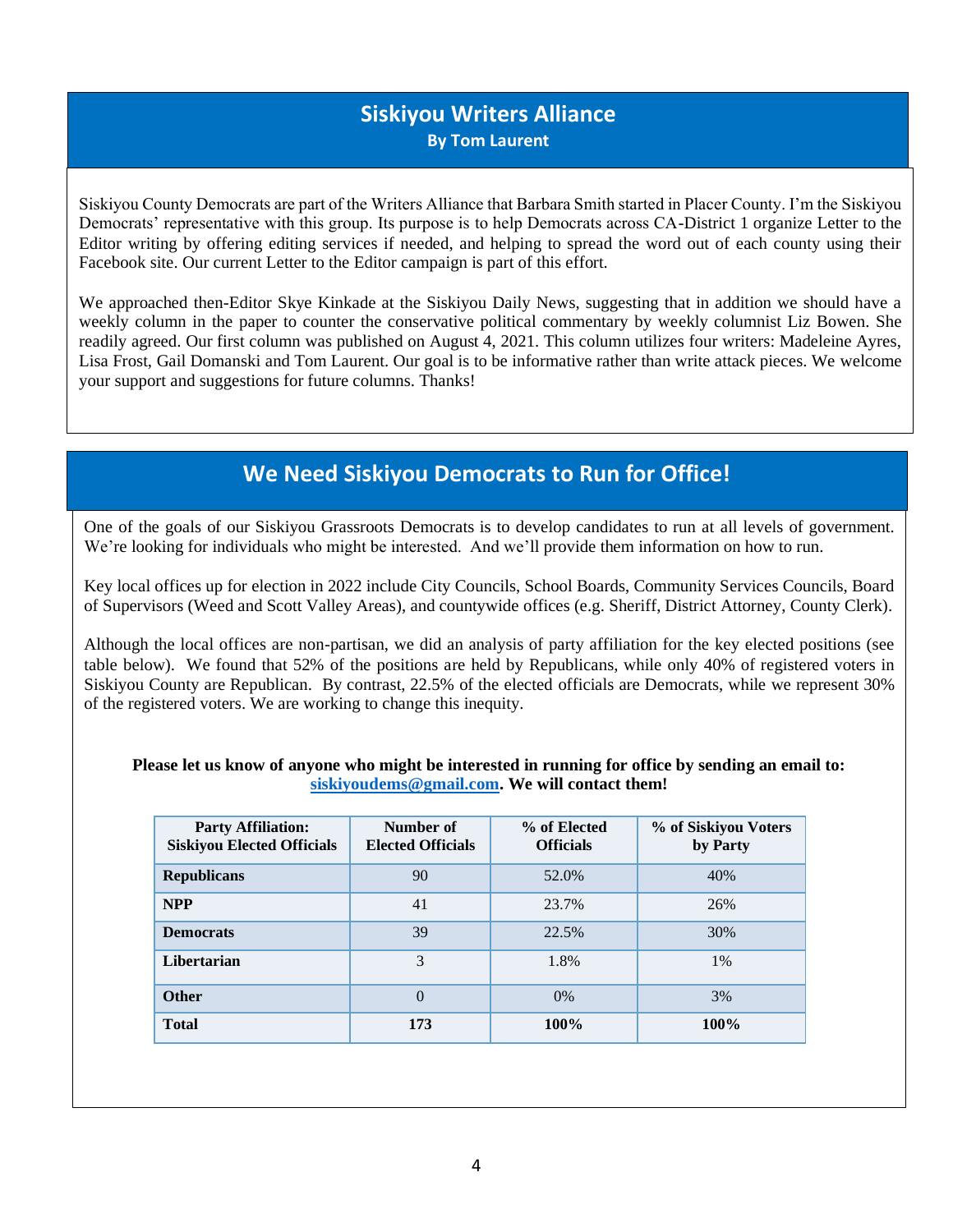### **BUILDING DEMOCRATS' PRESENCE IN SISKIYOU COUNTY By Katherine Shelton**

#### **Interested in becoming more involved with Siskiyou Democrats?**

Here are several ways you can make that happen.

- $\Rightarrow$  **Become a monthly donor** throug[h ActBlue.](https://secure.actblue.com/donate/democratic-central-committee-of-siskiyou-county-federal-1) No amount is too small to help. Many of our members, volunteers, and supporters donate only \$5/month. We use that money to help support local Democratic candidates, buy outreach supplies (like postcards, signs, and postage), pay state and federal filing fees, rent venues for events, and much more.
- $\Rightarrow$  **Join our Grassroots Committee** and help us plan and organize outreach activities, write letters to the editor, sign postcards, phone bank for candidates, and network with other dedicated, like-minded people who want to improve Siskiyou County. The Grassroots Committee holds a meeting for North County volunteers on the first Tuesday of every month at 6pm, and a meeting for South County volunteers on the second Tuesday of every month at 6pm. Both meetings are currently being held via Zoom.
- $\Rightarrow$  **Join our Democratic Central Committee**. Our monthly meetings, held on the second Wednesday of every month, are open to public. There we discuss budgets, fundraising activities, form committees to work on specific issues/projects, meet with prospective candidates and sometimes even elected and state officials. You can seek nomination to become a voting member, pay annual dues (\$24), run as an officer, and even run as a delegate to the California Democratic Party. Some of the projects our Central Committee is currently working on:
	- Creating a scholarship program for high school seniors
	- Combating disinformation around coronavirus, vaccines, and election security
	- Engaging with the community through volunteerism
	- Strategizing on how to get young people involved in politics
	- Becoming more visible at city council and board of supervisors meetings
	- Finding Democrats who are interested in running for local office
	- Researching, writing, and publishing our quarterly Newsletter
	- Planning a fundraiser

Bring us your ideas, your expertise, your social networks, and be a catalyst for change. Reach out to us o[n Facebook,](https://www.facebook.com/SiskiyouCountyDemocrats) or email us at [siskiyoudems@gmail.com,](mailto:siskiyoudems@gmail.com) and let us know how you'd like to get more involved.

### **DCCSC Scholarship Plans** By Karen Zeigler

The Democratic Central Committee has formed an action group to develop the guidelines and application process for a \$1000 scholarship to be offered starting in 2022. This scholarship supports our belief that an educated society is the best way to develop a strong democracy, and that education is the one of the best means for individuals to improve not only their own lives, but to contribute to a healthy society in many productive ways.

We are planning to launch this scholarship in the Spring of 2022 to an eligible graduating senior from any/all Siskiyou County High Schools. The committee is working to develop guidelines and to create an inviting but thorough application process for applicants. So far we've agreed that recipients can attend any college, and that they must demonstrate an active commitment to positive community action.

The scholarship will be offered annually, funded by the community. We'll let you know soon how you can contribute to this effort, which could mean a big difference in the life of a deserving young Democrat. We look forward to your generous support.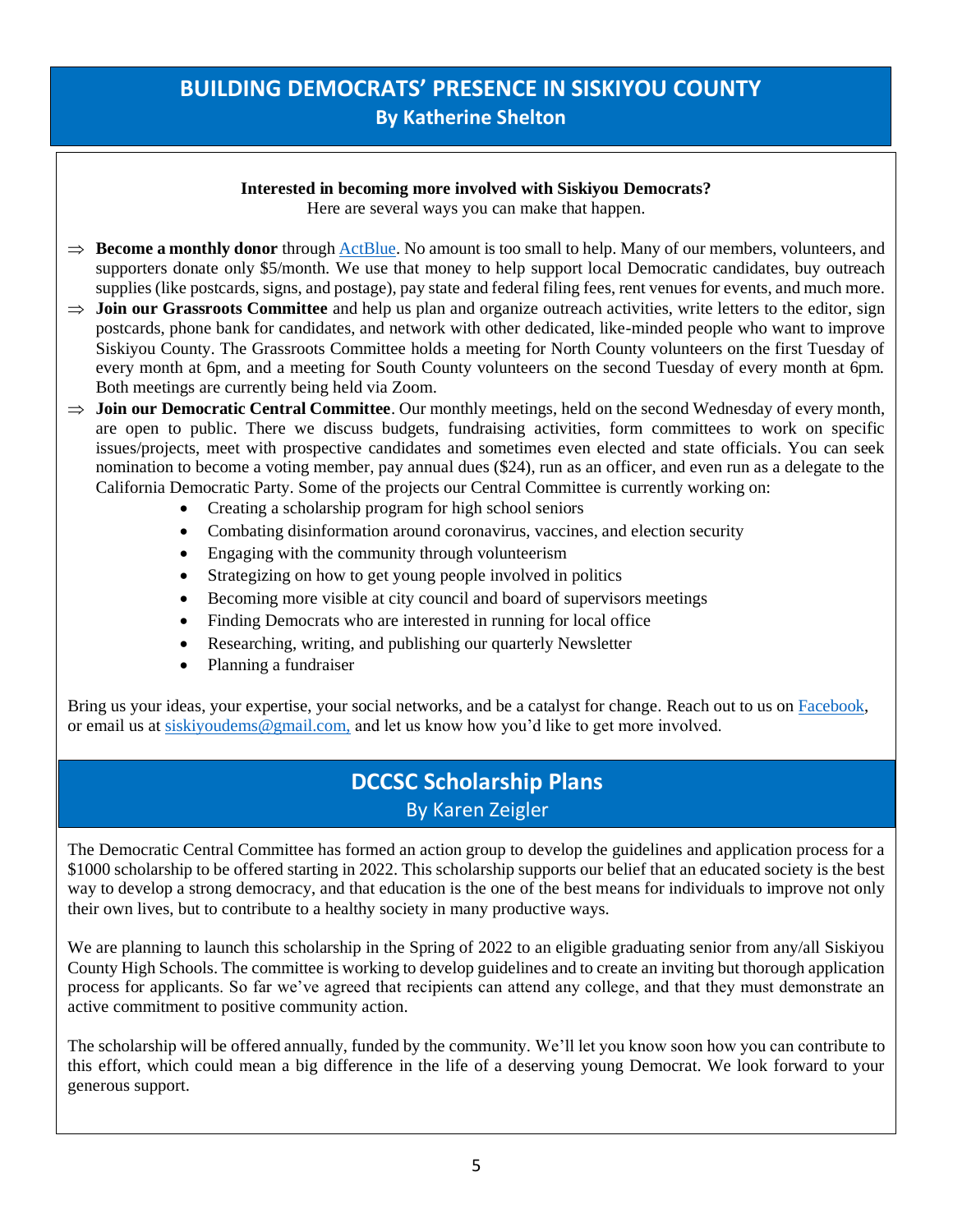# **This Quarter's Top Stories: Denial of Science Comes Back to Bite**

**COVID UPDATE**: Because so many across the country refused vaccination, variants of the original (2019) Covid virus have continued to mutate in unprotected bodies. The latest, the delta variant, has proved to be the most deadly so far, affecting previously invulnerable children and breaking through protections offered by the current vaccine. In Siskiyou County, hospitals are strained and deaths are rising. In neighboring counties, especially Shasta and Del Norte, hospitals are reaching capacity, and those with serious illness unrelated to Covid are being triaged. All this because of the **deadly spread of anti-science disinformation**, much of it by people who know better and have been vaccinated themselves. (For instance, Fox Corporation has mandated vaccination for all employees since June.)

**The Good News**: On September 9, Biden announced action by the Labor Department to mandate vaccination in all businesses with more than 100 employees. He also addressed those refusing vaccination, telling them directly that they are holding back economic recovery, and that the rest of us are running out of patience.

**WOMEN'S HEALTH UPDATE**: No one can have missed the shocking failure of the Supreme Court to block the passage of a Texas anti-abortion law turning the United States citizenry into bounty hunters. The law, if allowed to stand, will particularly impact low income women and communities of color, since they will be least able to afford travel to find healthcare out-of-state. **The social science denied here** is the substantial body of data showing the suffering, economic decline, and mental health impacts among individuals, families, and communities where women are forced to give birth to unwanted children, or to children they can't afford to raise. See <https://www.ncbi.nlm.nih.gov/books/NBK232137/>

**The Good News**: On September 9, Merrick Garland announced that the Justice Department has sued the state of Texas, and a San Antonio OB/GYN has since come forward to test the law. This means that the law can now be properly vetted in federal court, and possibly enjoined before going fully into effect. This could put a chill on the efforts of other red states to follow Texas down this dark alley.

**CLIMATE UPDATE**: Wildfire as far as Minnesota, monster hurricanes, floods in Manhattan, tornadoes in Pennsylvania and New Jersey, devastating draught across the west, states running out of water—these are only the most obvious events that climate change has produced. **The denial of climate science,** especially by big coal, big oil**,** and agribusiness, has brought us here—decades lost in what should have been a world-wide response to lowering emissions of carbon and other greenhouse gases. And the Trump years were not only lost ones, but did active harm throughout federal agencies charged with environmental protection.

**The Good News**: Gavin Newsom's victory over the right-wing recall attempt means that California can continue to lead the nation in climate action. At the same time, Congress is moving closer to passing the massive, life-changing reconciliation bill, which, along with the Infrastructure, Investment and Jobs Act, contains dozens of projects to both harden existing infrastructure against climate disasters, and seriously shift the nation into green energy production. (For summaries, see https://www.whitehouse.gov).



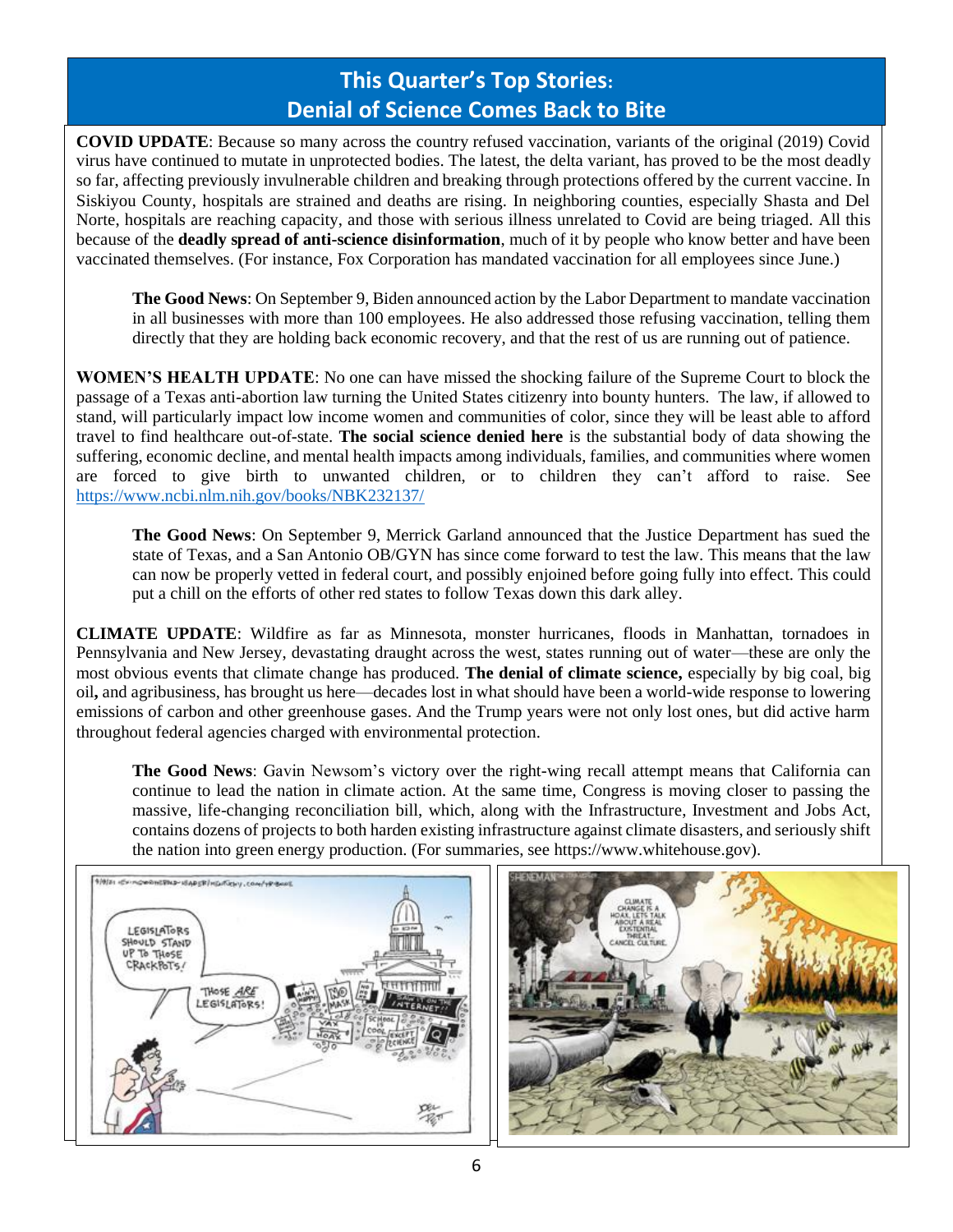### *Continued from Page 2:* **COVID Devastates Siskiyou County**

All agreed that 91% of those hospitalized or dying of Covid are unvaccinated. And sadly, since death rates always lag infection rates, we can expect more deaths in the coming days. But Mr. Andrus stressed that a protocol of monoclonal antibody treatments is being stood up, while other untested treatments such as Ivermectin are strongly discouraged.

But the most important goal of the Town Hall was to find out what we, both Democrats and the community as a whole, can do to help our remarkable healthcare providers. The first thing all asked for was recognition and appreciation. They are going far beyond the call of duty to serve our community. We are working on a plan to promote ways our Siskiyou County neighbors can protect themselves from Covid and stay out of the hospital.

We can also urge our public officials to do a better job. Shocking to many was the failure of the Board of Supervisors to allow the County Fair to go forward, and once authorized, failure to mandate masks for the Fair. We are calling on all of our readers to attend Supervisor meetings via Zoom, and ask Board members to step up and protect the community. We can also be effective in urging local City Councils to do a better job of countering misinformation.

Equally important is doing the obvious—protecting ourselves and others from the Covid virus, and continuing to have conversations with friends, family, and business owners about the urgent need to stop the spread. As Dr. Stutz has said, it's now in our hands.

The Town Hall far exceeded our expectations, and we can only capture a little of its rich content here. We urge everyone to find the whole event on YouTube. Here is the YouTube link[: VIDEO OF 9/24/21 COVID](https://youtu.be/hN1PDHxT6QA) TOWN HALL



*Speakers at the Town Hall meeting. Who they are (from left to right):*

*First Row: Dr. Aaron Stutz, Siskiyou County Public Health Officer, Elizabeth Pulatie, VP Patient Care Services - Mercy Medical Center, Jonathan Andrus, CEO – Fairchild Medical Center*

*Second Row: Rodger Page, CEO – Mercy Medical Center, Dr. Sean Malee – Mercy Medical Center, Ed Valenzuela, Siskiyou County Board of Supervisors*

*Third Row: Dr. Moudy Youssef – Medical Director, Fairchild Medical Center, Robin Richards, DCCSC Member and Moderator*